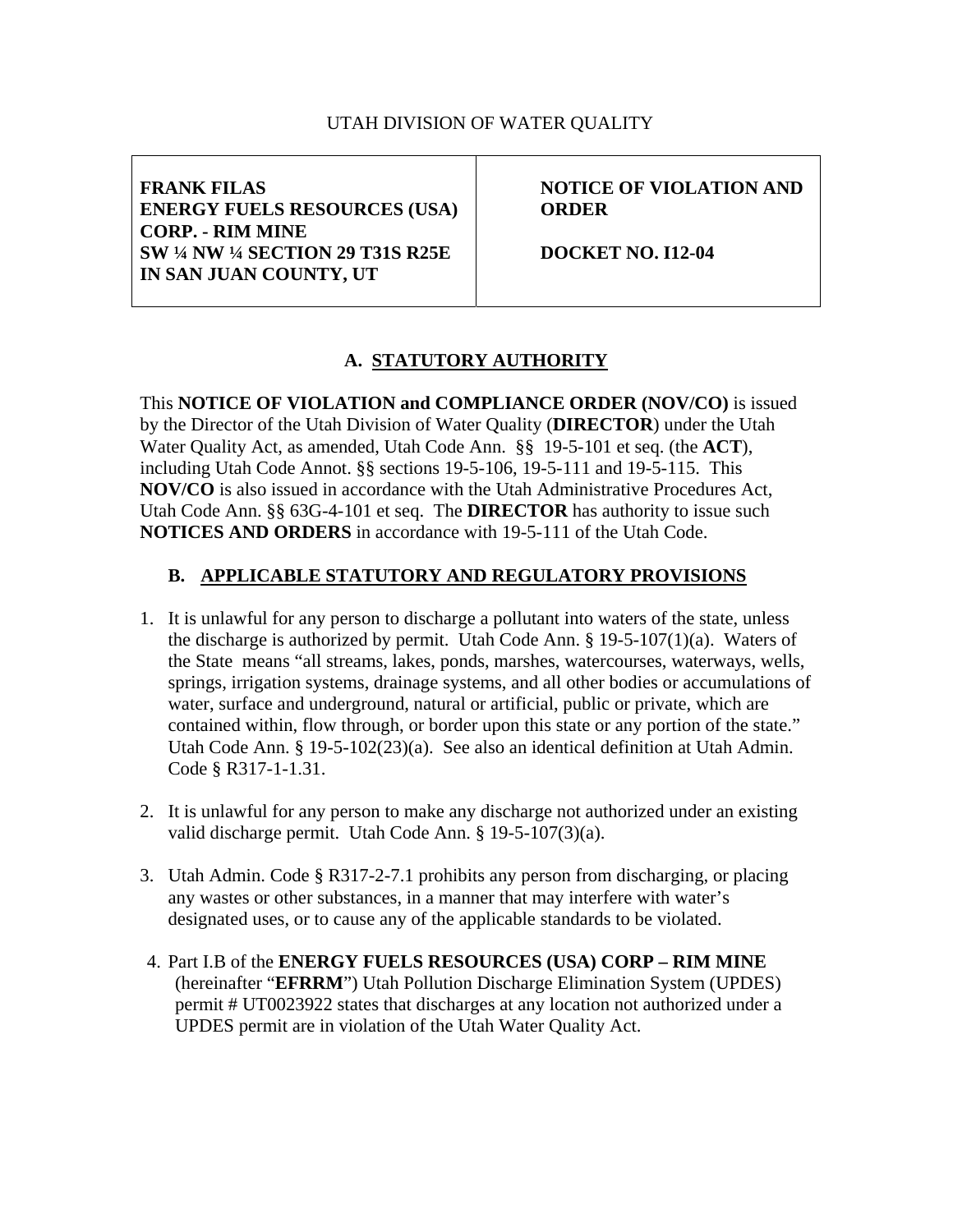- 5. *Utah Administrative Code (UAC) R317-8-4.1(1)(a*) requires compliance with all conditions of said permit and states that any permit noncompliance is a violation of the Act and is therefore grounds for enforcement action.
- 6. *UAC R317-2-13. Classification of Waters of the State Classifies the unnamed dry* wash as 3D.
- 7. *UAC R317-2-14. Numeric Criteria* Lists numeric criteria for Waters of the State.

## **C. FINDINGS OF FACT**

- *1.* **EFRRM** is an underground uranium / vanadium mine located at SW ¼ NW ¼ Section 29 T31S R25E in San Juan County, UT. **EFRRM** operates a water treatment system, which adds barium chloride to the mine water to reduce radium before discharging to the unnamed dry wash.
- *2.* Since **EFRRM** is an underground / vanadium mine, **EFRRM** is subject to categorical effluent limitations found in 40CFR440.32.
- *3.* **EFRRM** has been issued UPDES permit # UT0023922, which is effective until December 31, 2015.
- *4.* **EFRRM's** treatment system is comprised of a holding pond, a treatment building, where a barium chloride solution is added to the holding pond water, and a settling pond, where the solids are settled out. The discharge is from the settling pond to the unnamed dry wash.
- *5.* **EFRRM** has submitted discharge monitoring report (DMR) forms to the Division of Water Quality, in compliance with **EFRRM**'s UPDES permit # UT0023922. Four DMRs indicate UPDES permit violations for Dissolved Radium 226.
- 6. Results of the DMR data for Dissolved Radium 226 are shown below with permit limit violations shown in bold font:

|                                     | Monitoring Period - 2012 |               |         |          |
|-------------------------------------|--------------------------|---------------|---------|----------|
| Dissolved Radium 226:               | January                  | May           | October | November |
| 30 day average, pCi/L               | 4.3                      | 23            | 7.6     | 9.8      |
| 30 day average, permit limit, pCi/L |                          | $\mathcal{R}$ |         |          |
| daily max, $pCi/L$                  | 4.3                      | 23            | 7.6     | 9.8      |
| daily max, permit limit, pCI/L      | 10                       | 10            | 10      |          |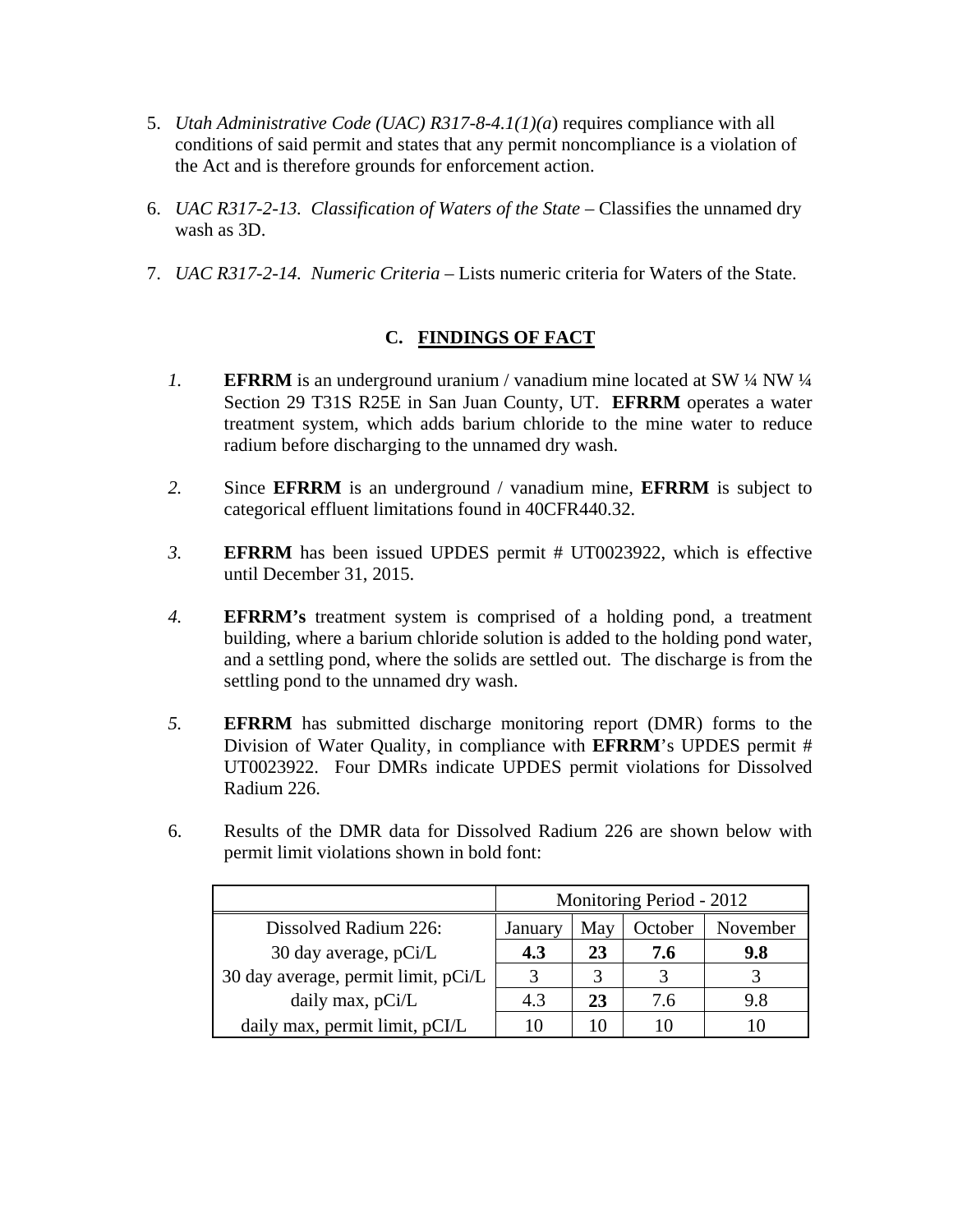#### **D. VIOLATIONS**

Based on the foregoing Findings of Fact, **EFRRM** has violated the following:

- 1. It is unlawful for any person to discharge a pollutant into waters of the state, unless the discharge is authorized by permit. Utah code Ann. § 19-5-  $107(1)(a)$ .
- 2. It is unlawful for any person to make any discharge not authorized under an existing valid discharge permit. Utah Code Ann. § 19-5-107(3)(a).
- 3. *UAC R317-8-7.1(1)(a)* for not complying with all conditions of UPDES permit # UT0023922 as noted in C.6.
- 4. *Part I.D* of UPDES Permit # UT0023922 for failure to comply with effluent limits as noted in C.6.
- *5. UAC R317-2-7.1* for discharging substances that may interfere with water's designated uses, or to cause any of the applicable standards to be violated as noted in C.6.

## **E. ORDER**

Any compliance schedules submitted by the *permittee* as required by this Order must be submitted by the deadlines established in this Order and approved by the **DIRECTOR**. Once compliance schedules are approved by the **DIRECTOR**, the compliance schedule must be implemented according to the deadlines and requirements established in the compliance schedule(s) and/or this Order. Once approved, timeframes and requirements of any compliance schedule become equally binding on the *permittee.*

Based on the foregoing **FINDINGS OF FACT** and **VIOLATIONS**, and pursuant to Utah Code Ann. § 19-5-107 and 19-5-111, **EFRRM** is **HEREBY ORDERED** to:

- 1. Immediately initiate all actions necessary to achieve total compliance with all applicable provisions of the Utah Water Quality Act and the Water Quality rules in the Utah Administrative Code.
- 2. Describe in detail and submit to the **DIRECTOR** for review and approval within thirty (30) days of issuance of this NOV a written report including but not limited to:
	- a. Efforts taken to contain the discharge as well as clean up after the event.
	- b. A report of the estimated volumes of the discharge for each violation, which made it to the unnamed dry wash and final condition of the affected areas of the site and any affected downstream areas.